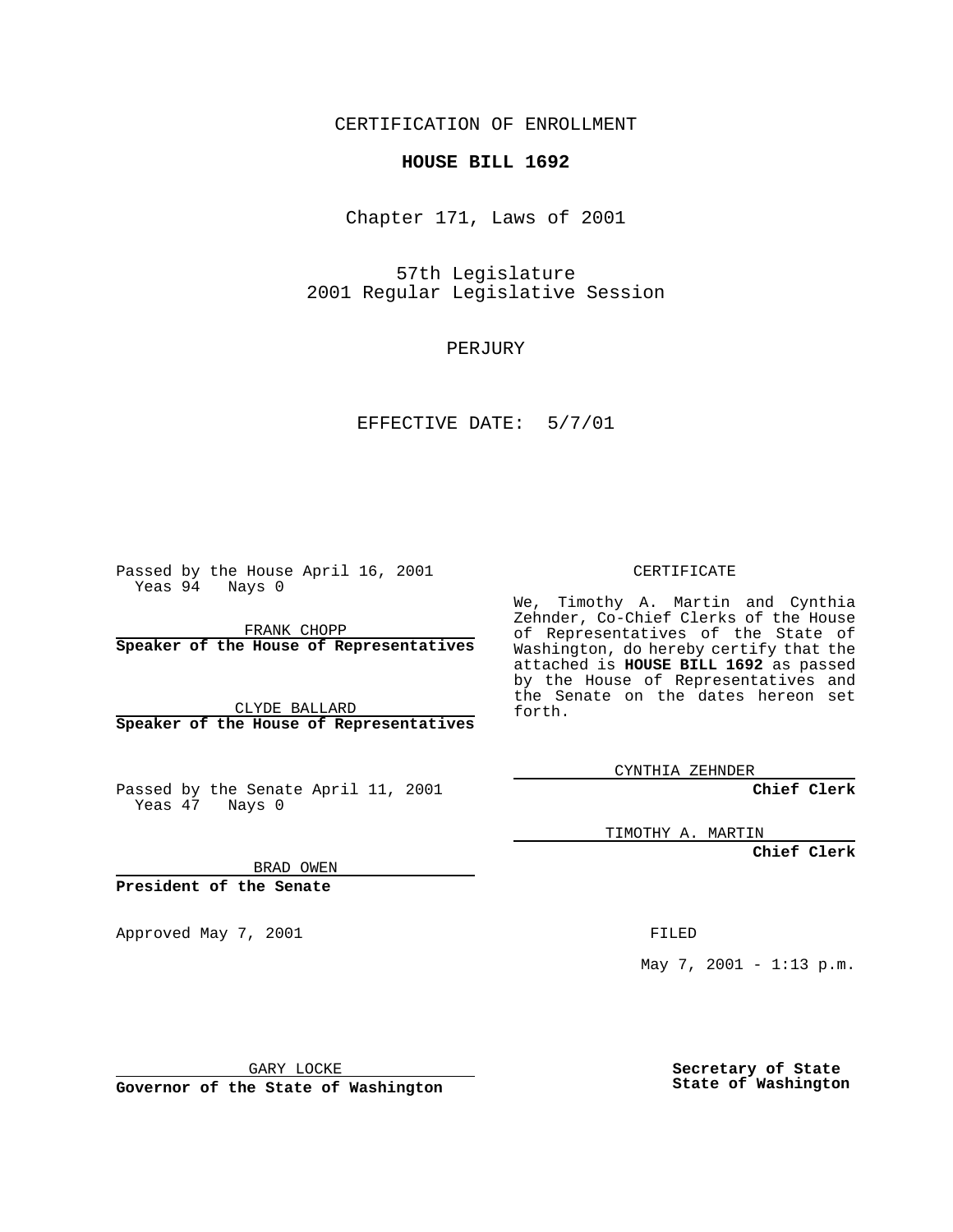## **HOUSE BILL 1692** \_\_\_\_\_\_\_\_\_\_\_\_\_\_\_\_\_\_\_\_\_\_\_\_\_\_\_\_\_\_\_\_\_\_\_\_\_\_\_\_\_\_\_\_\_\_\_

\_\_\_\_\_\_\_\_\_\_\_\_\_\_\_\_\_\_\_\_\_\_\_\_\_\_\_\_\_\_\_\_\_\_\_\_\_\_\_\_\_\_\_\_\_\_\_

## AS AMENDED BY THE SENATE

Passed Legislature - 2001 Regular Session

**State of Washington 57th Legislature 2001 Regular Session By** Representatives Boldt, Carrell and Hurst Read first time 02/01/2001. Referred to Committee on Judiciary.

1 AN ACT Relating to the crime of perjury; reenacting RCW 9A.72.010 2 and 9A.72.030; creating a new section; and declaring an emergency.

3 BE IT ENACTED BY THE LEGISLATURE OF THE STATE OF WASHINGTON:

 NEW SECTION. **Sec. 1.** The purpose of this act is to respond to State v. Thomas, 103 Wn. App. 800, by reenacting, without changes, legislation relating to the crime of perjury, as amended in sections 30 and 31, chapter 285, Laws of 1995.

8 **Sec. 2.** RCW 9A.72.010 and 1995 c 285 s 30 are each reenacted to 9 read as follows:

10 The following definitions are applicable in this chapter unless the 11 context otherwise requires:

 (1) "Materially false statement" means any false statement oral or written, regardless of its admissibility under the rules of evidence, 14 which could have affected the course or outcome of the proceeding; whether a false statement is material shall be determined by the court as a matter of law;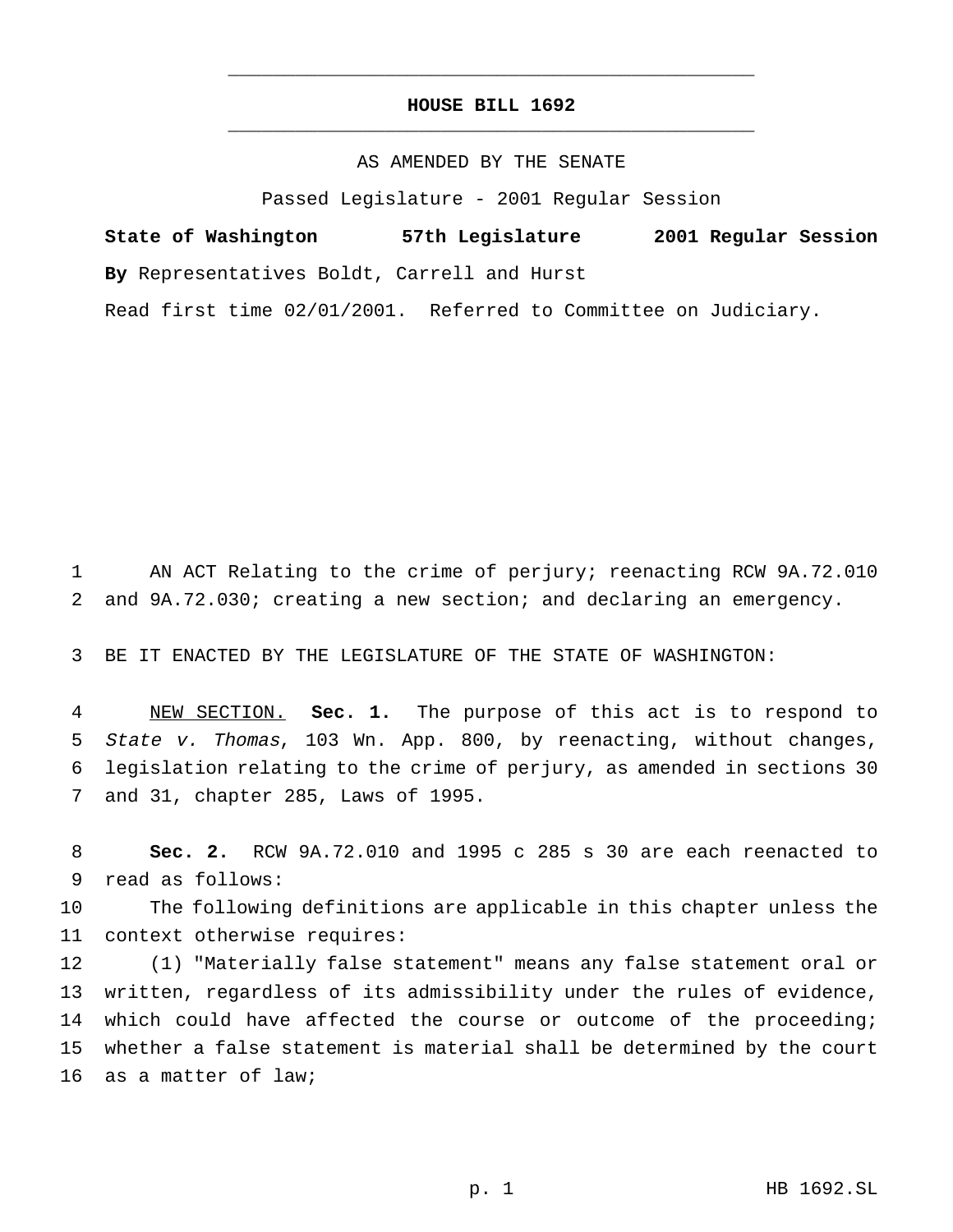(2) "Oath" includes an affirmation and every other mode authorized by law of attesting to the truth of that which is stated; in this chapter, written statements shall be treated as if made under oath if: (a) The statement was made on or pursuant to instructions on an official form bearing notice, authorized by law, to the effect that false statements made therein are punishable;

 (b) The statement recites that it was made under oath, the declarant was aware of such recitation at the time he or she made the statement, intended that the statement should be represented as a sworn statement, and the statement was in fact so represented by its delivery or utterance with the signed jurat of an officer authorized to administer oaths appended thereto; or

 (c) It is a statement, declaration, verification, or certificate, made within or outside the state of Washington, which is certified or declared to be true under penalty of perjury as provided in RCW 9A.72.085.

 (3) An oath is "required or authorized by law" when the use of the oath is specifically provided for by statute or regulatory provision or when the oath is administered by a person authorized by state or 20 federal law to administer oaths;

 (4) "Official proceeding" means a proceeding heard before any legislative, judicial, administrative, or other government agency or official authorized to hear evidence under oath, including any referee, hearing examiner, commissioner, notary, or other person taking testimony or depositions;

 (5) "Juror" means any person who is a member of any jury, including a grand jury, impaneled by any court of this state or by any public servant authorized by law to impanel a jury; the term juror also includes any person who has been drawn or summoned to attend as a prospective juror;

 (6) "Testimony" includes oral or written statements, documents, or any other material that may be offered by a witness in an official proceeding.

 **Sec. 3.** RCW 9A.72.030 and 1995 c 285 s 31 are each reenacted to read as follows:

 (1) A person is guilty of perjury in the second degree if, in an examination under oath under the terms of a contract of insurance, or with intent to mislead a public servant in the performance of his or